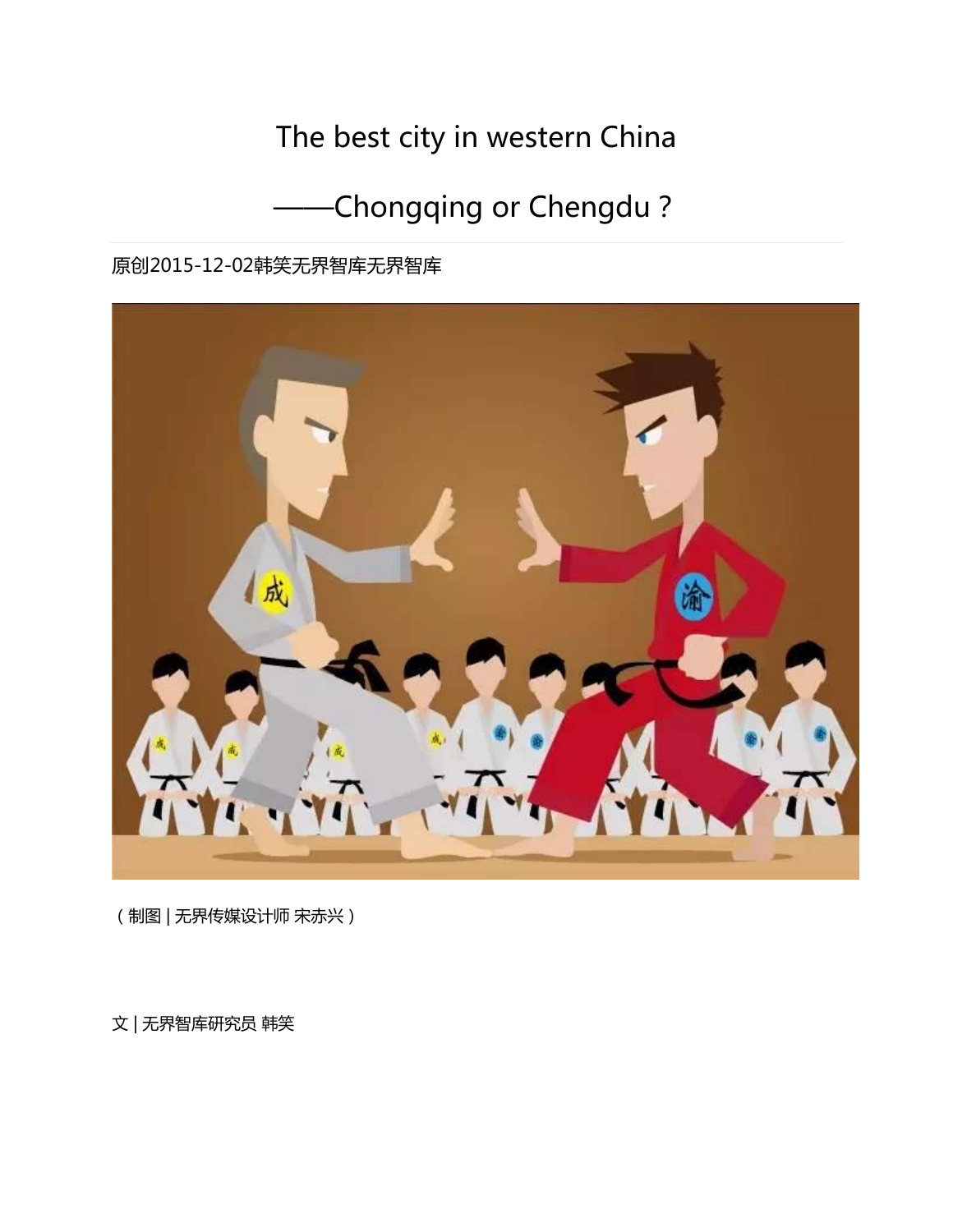If there is no other city to compete with provincial capital in a province which is strong in economy, resources will leans to the capital city. While there are several pairs of rival cities in China, they are similar in location, resources and even population, such as Guangzhou and Shenzhen, Fuzhou and Xiamen, Nanjing and Suzhou, are similar in geographical position, natural resources, and the size of population. The competitions between the rival cities are magnified. In order to get more resources for its development from the central government, rival cities have to make their own status integrated into the national strategy, thus get more support from central government.

The Competition between Chengdu and Chongqing has long existed before Chongqing became the direct-controlled municipality. In Tang Dynasty, Chengdu, with superior natural conditions, Chengdu was one of the four major cities in China. Since 1949, Chengdu, the capital of Sichuan province and after 1989, upgraded as the sub-provincial city, enjoying the economic authority of provincial's level.

Compared with smooth development of Chengdu, Chongqing has undergone many changes in history. In 1891, Chongqing became the first port city in western China; During the Resistance War against Japan, It was the capital city. Since 1949, Chongqing once became the municipality directly under the central government. However, in 1954, Chongqing Was reduced to be a part of Sichuan. in 1997, finally Chongqing became the direct-controlled municipality city. Does this mean that the competition between two cities comes to an end? Not yet.

In 1997, in the nine-year five plan, Chongqing designated itself as the "economic center of Yangtz river's upstream and southwest area", and then "growth pole of the west". Similar designation also appears in the thirteen –five year plan of Chengdu--central growth pole of the west". At the year of becoming as the municipality directly under the central government, Chongqing positioned itself as the economic center in the upriver of Changjiang River and southwest area in "the ninth Five-year plan", and later changed into the important growth pole in western region. At the same time, Chengdu had a similar expression to position itself-- core growth pole. The conflict between Chengdu and Chongqing in positioning themselves became more and more intense. Competition naturally extended to the west development strategy. Chongqing claimed it as the leading role in this strategy, while Chengdu named itself as the heart of the west development. When comes to "the Changjiang River Economic Belt "and "the Belt and Road", in order to take the first opportunity in the national strategic plan, Chongqing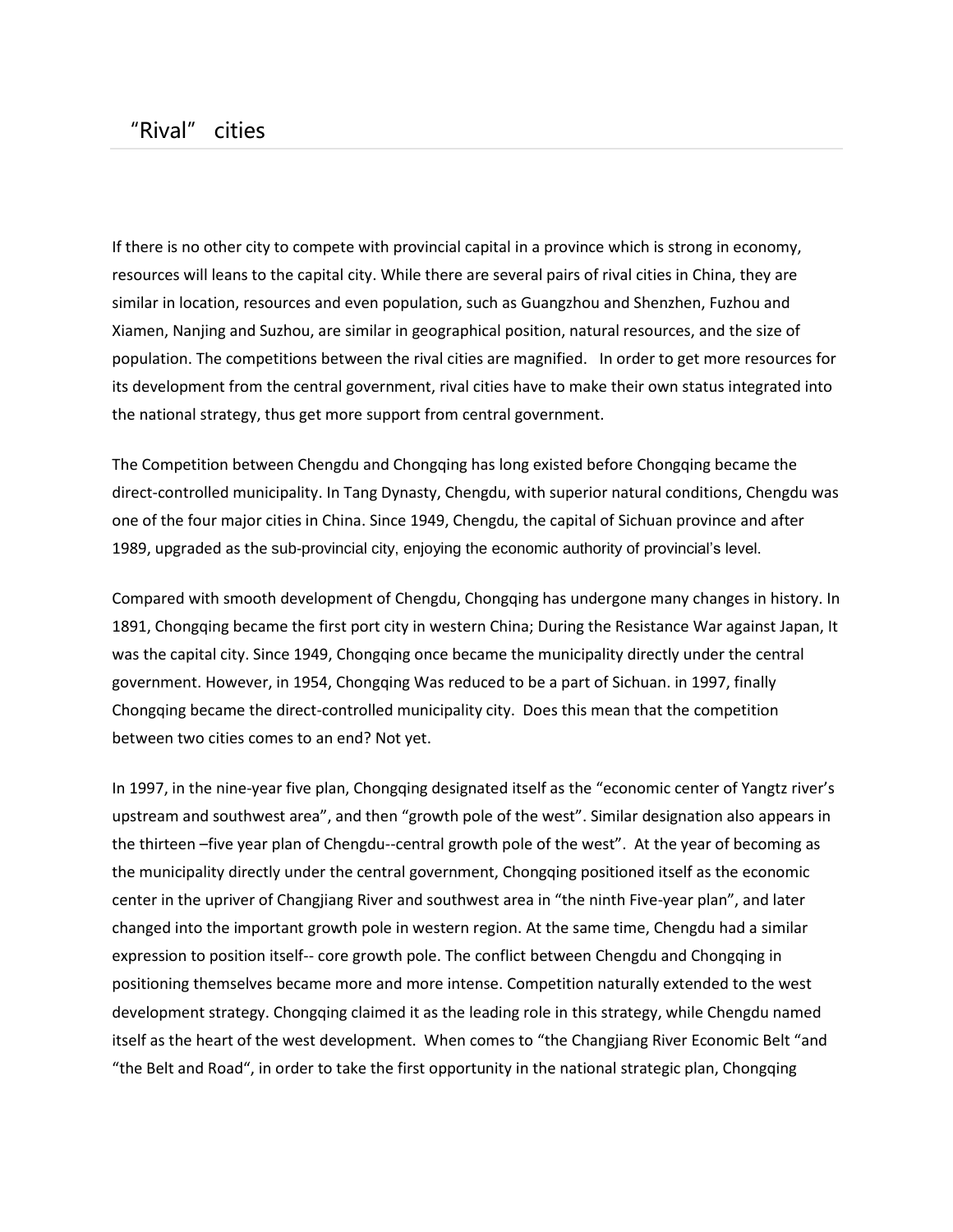positioned itself as the center of "the Changjiang River Economic Belt in western China", while Chengdu was the strategy point.

Has the policy dividend really benefited economic growth?



#### Figure1: Chongqing economic growth and growth rate (1978-2014) Unit: Yuan

。

The expansion of GDP in the third quarter of 2015 was 11%. Relying on the development of automotive, electronics, materials, equipment manufacturing and energy industries, Chongqing has had the first economic expansion in China for 7 times in a row. The GDP of Chongqing always keeps at double-digit percentage gains. After the GDP broke through trillion in 2011, it's very possible for Chongqing to catch up with another municipality – Tianjin. In 2104, the GOP of Chongqing has reached 1.42654 trillion.

Figure2: The share of fixed assets investment in GDP of Chongqing (1996-2014)

数据来源:国家统计局(折线代表经济增速)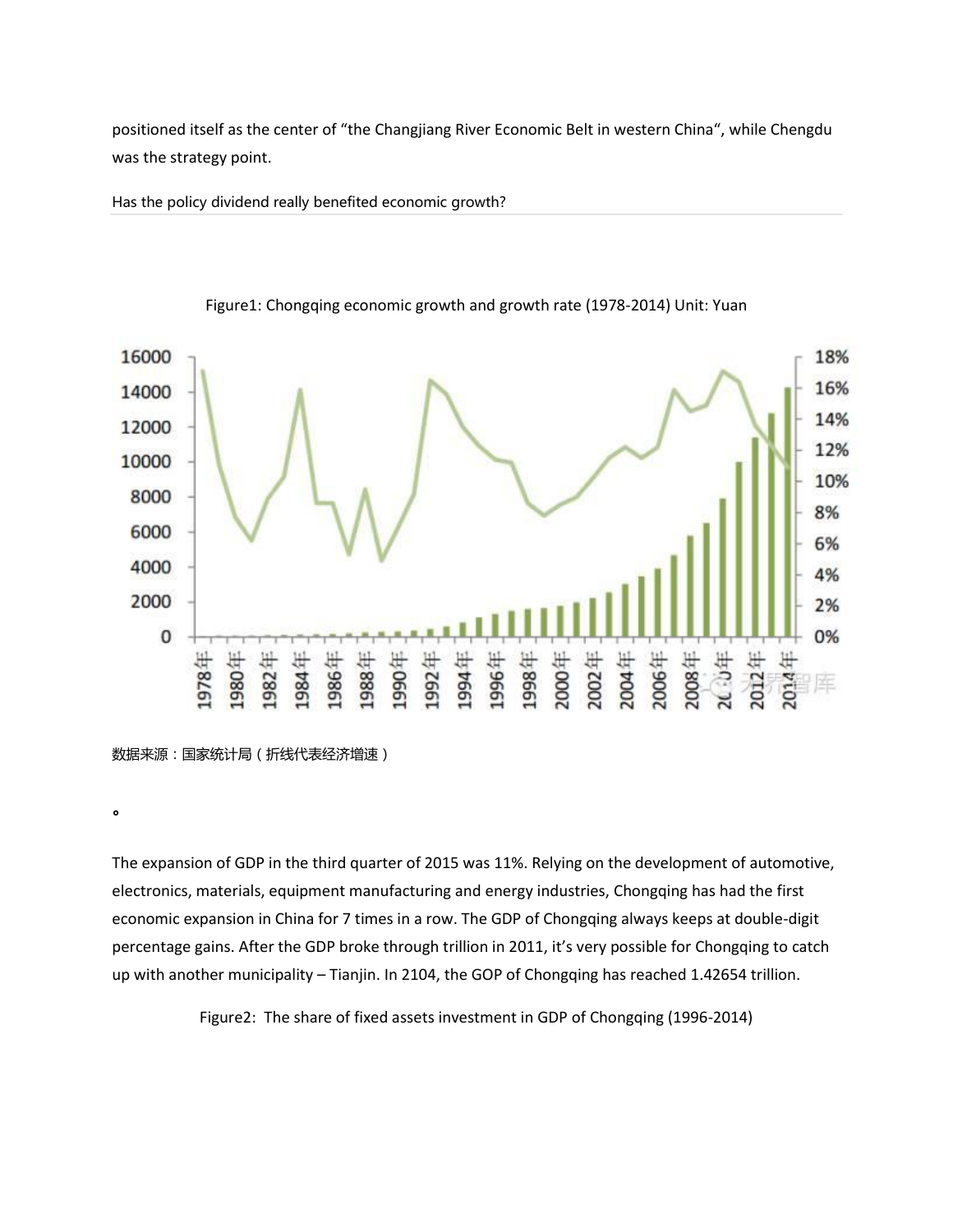



Through the economic data of Chongqing, we can see that the share of assets investment in GDP increased along with the growth of economic. The proportion was high at 84% both in2009 and 2010 after launching the "four trillion" fiscal stimulus program. Though it dropped later, it was 86.1% in 2014. The total fixed assets investment of Chongqing reached 1.2281 trillion in 2014, which was almost 4 times the scale of fixed assets investment of Shenzhen, and 2 times that of Chengdu.

What's the reward of such large scale of fixed assets investment? For example, according to 《the 2014 Chongqing City toll road Statistical Bulletin》, the total income of toll from 2327 km highway was 8.8 billion. But annual expenditure on toll roads was nearly 11.4 billion, in which 8.9 billion for repaying capital with interest, 9 hundred million for road maintenance, 5.5 hundred million for operating, 2 hundred million for administration, 8 hundred million for tax, and 50 million for others, and each of occupied respectively 78.1%、7.9%、4.8%、1.8%、7.0% and 0.4% of the total annual expenditure on toll.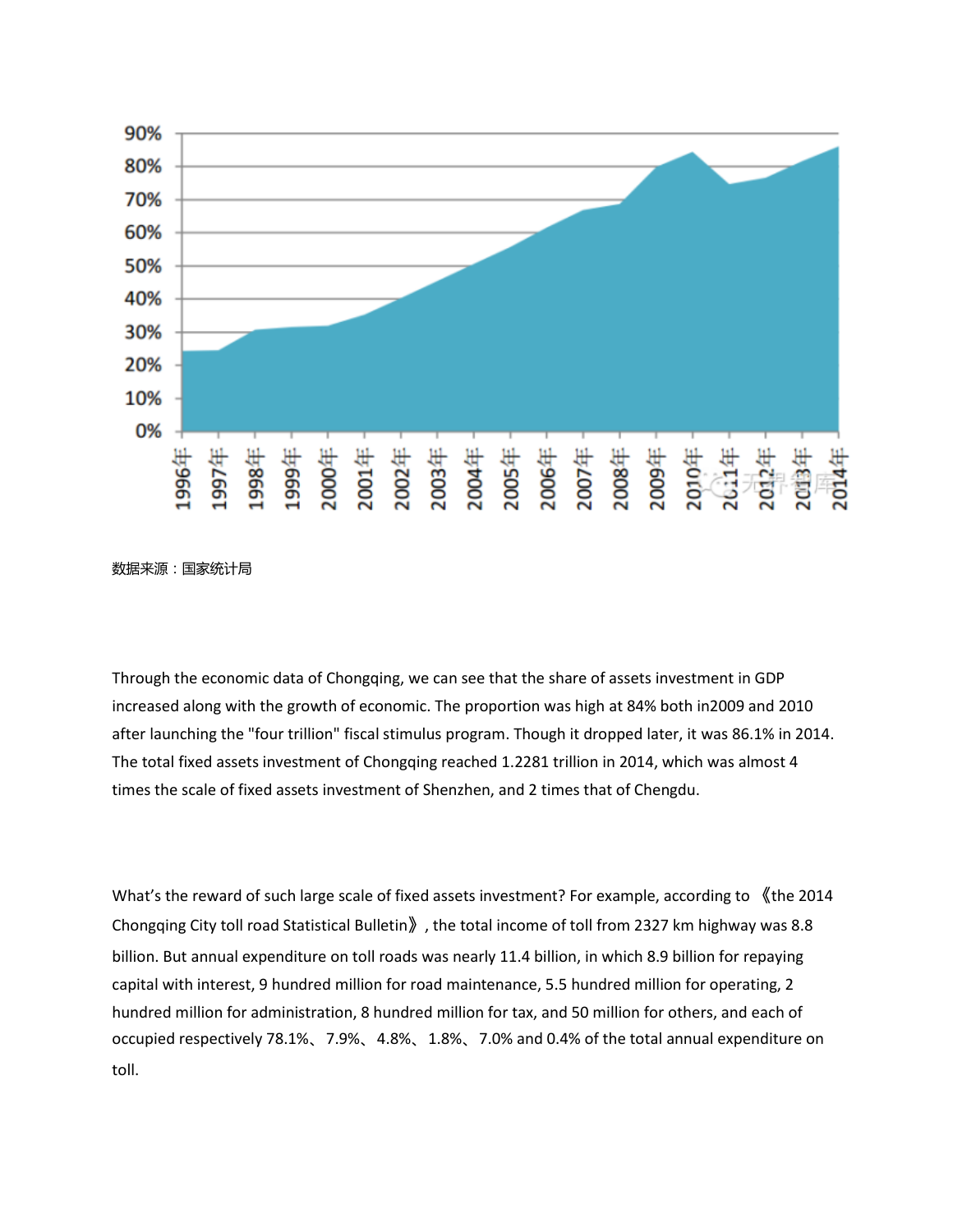

## Figure3: Chengdu economic growth and growth rate (1978-2014) Unit: Yuan

Chengdu has only 1/6 geographical area and half population of Chongqing, but its economic aggregate has broken through trillion in 2014. Economic growth in the first half of this year was 8%.

From data of the share of fixed assets investment in GDP of Chengdu, the quality of economic growth in Chengdu was also increasing. The data decreased to 65.8% because of a large scale of fiscal incentives in 2009.

Figure4: The share of fixed assets investment in GDP of Chengdu (1998-2014)

数据来源:成都市统计局(折线代表经济增速)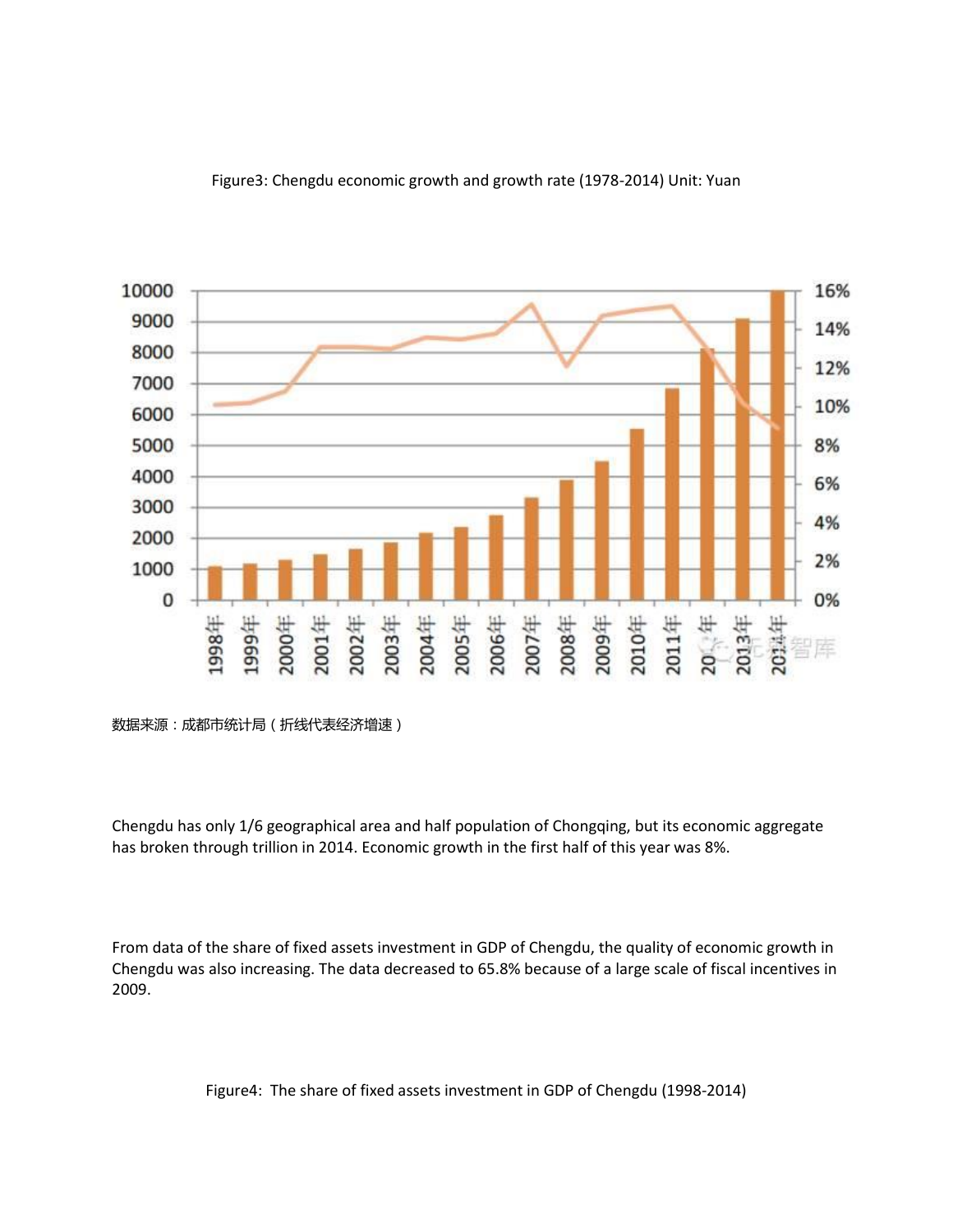

数据来源:成都市统计局

The data of retail sale of consumer goods in Chongqing was 57.107 billion which was only 27.8% more than Chengdu`s , though the population in Chongqing was twice larger than that in Chengdu.So we could see that consumption to economic growth in Chongqing was not quite helpful.

Though Chongqing was ahead of Chengdu in economic aggregate, Chengdu was more outstanding in per capita data. Compared with Coastal city like Guangzhou and Shenzhen, per capita GDP of Chengdu was not high, but it's gradually catch up with Dongguan. Chongqing had a large population and the current resident population was close to 30 million people. Per capita GDP of Chongqing was 47859 yuan which was less than 70% of that in Chengdu. And the rate of per capita GDP increased slowly. When came to per capita disposable income, Chengdu was obviously ahead of Chongqing.

Figure5: Chongqing, Chengdu per capita GDP (2011-2014) Unit: Yuan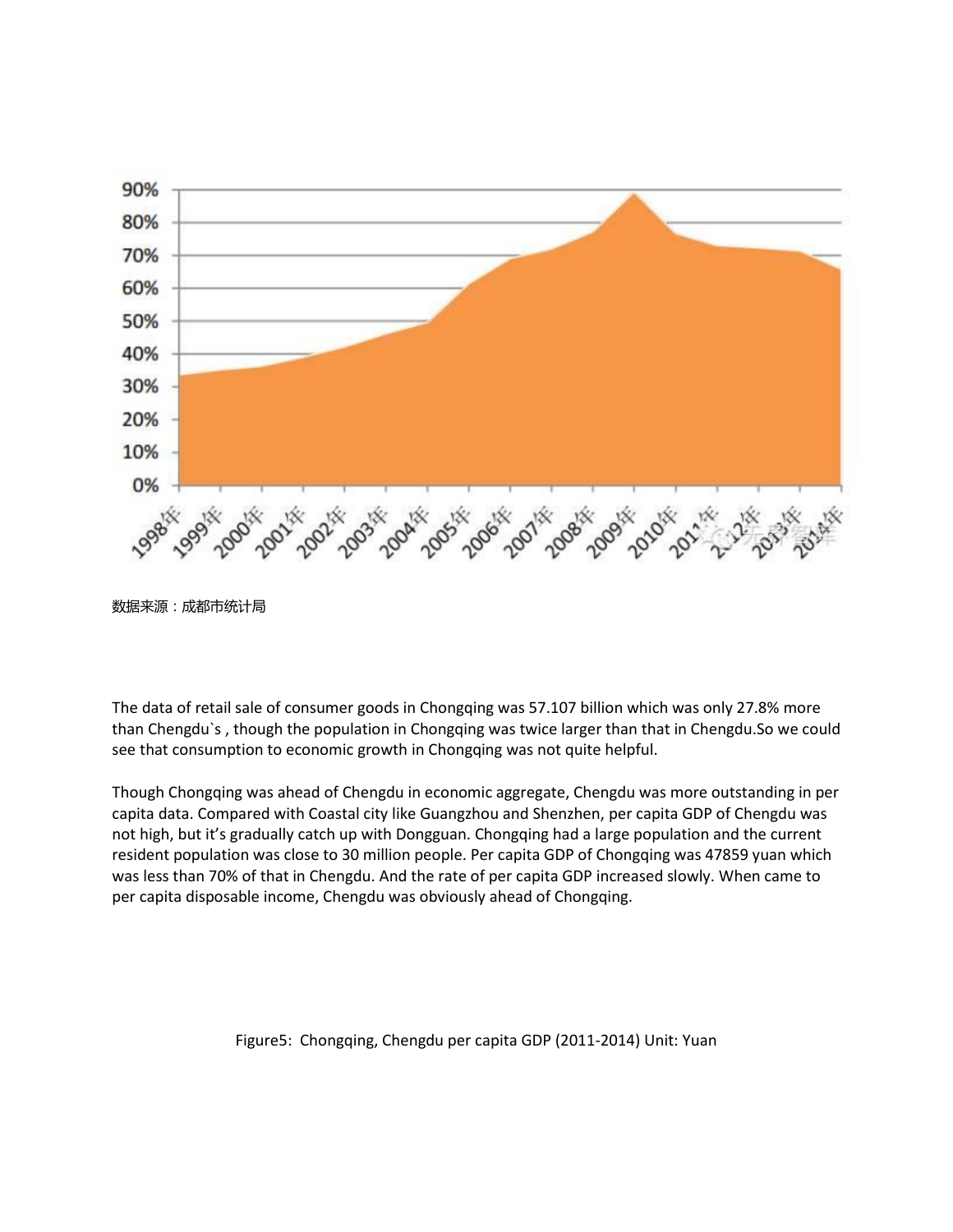

数据来源:重庆市统计局、成都市统计局

Comparison of per capita disposable income in Chongqing and Chengdu (2011-2014) Unit: Yuan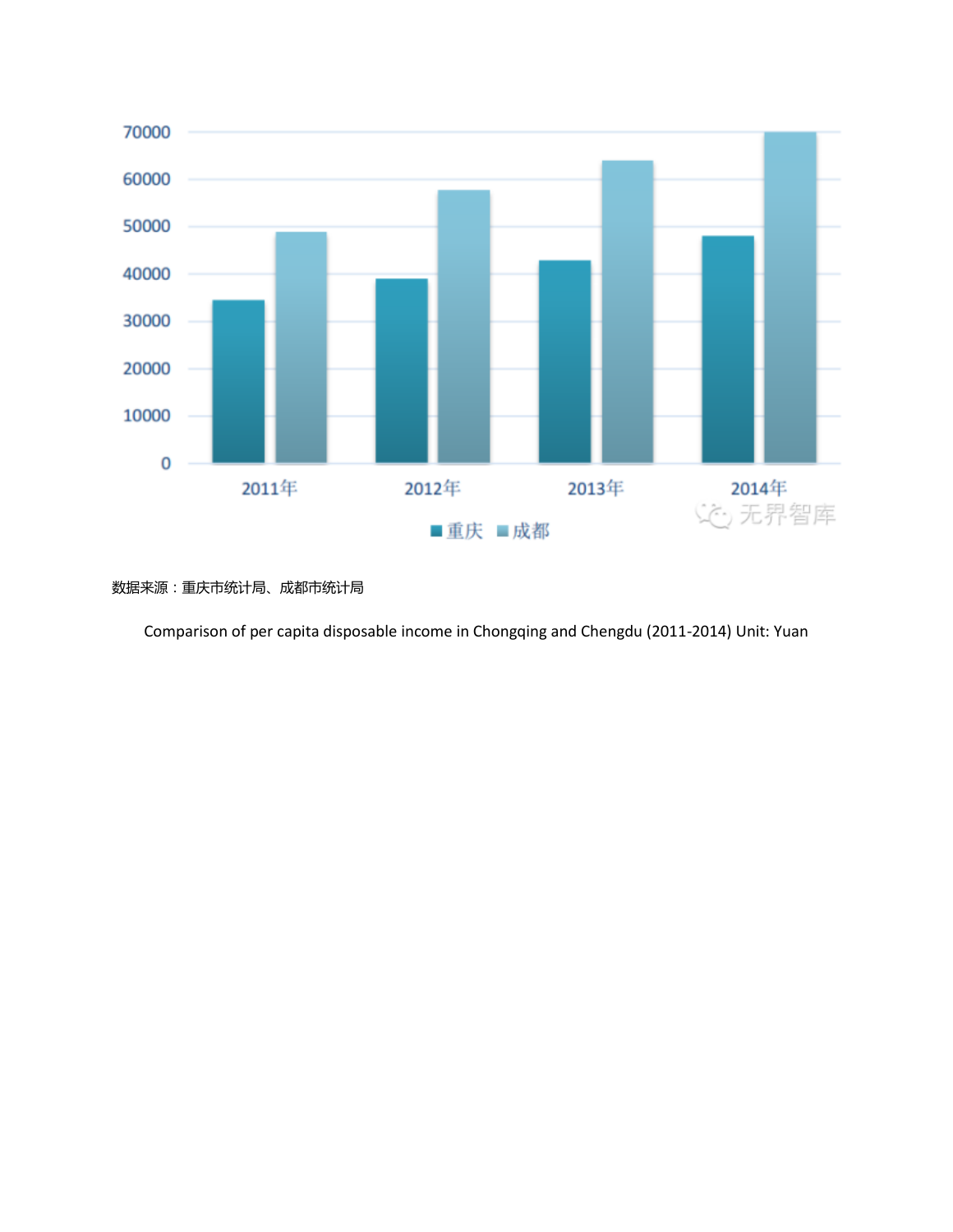

数据来源:重庆市统计局、成都市统计局

Comparing industrial structure in both city, we could see that the proportion of primary industry dropped significantly in both city, and Second and third industries maintained a relatively balanced growth. The proportion of third industry of Chongqing and Chengdu in 2014 was respectively 46.8% and 51.0%. Hence, the improvement and adjustment of Chengdu industry was earlier and the current transformation was much more successful.

Table 1: comparison of industrial structure between Chongqing and Chengdu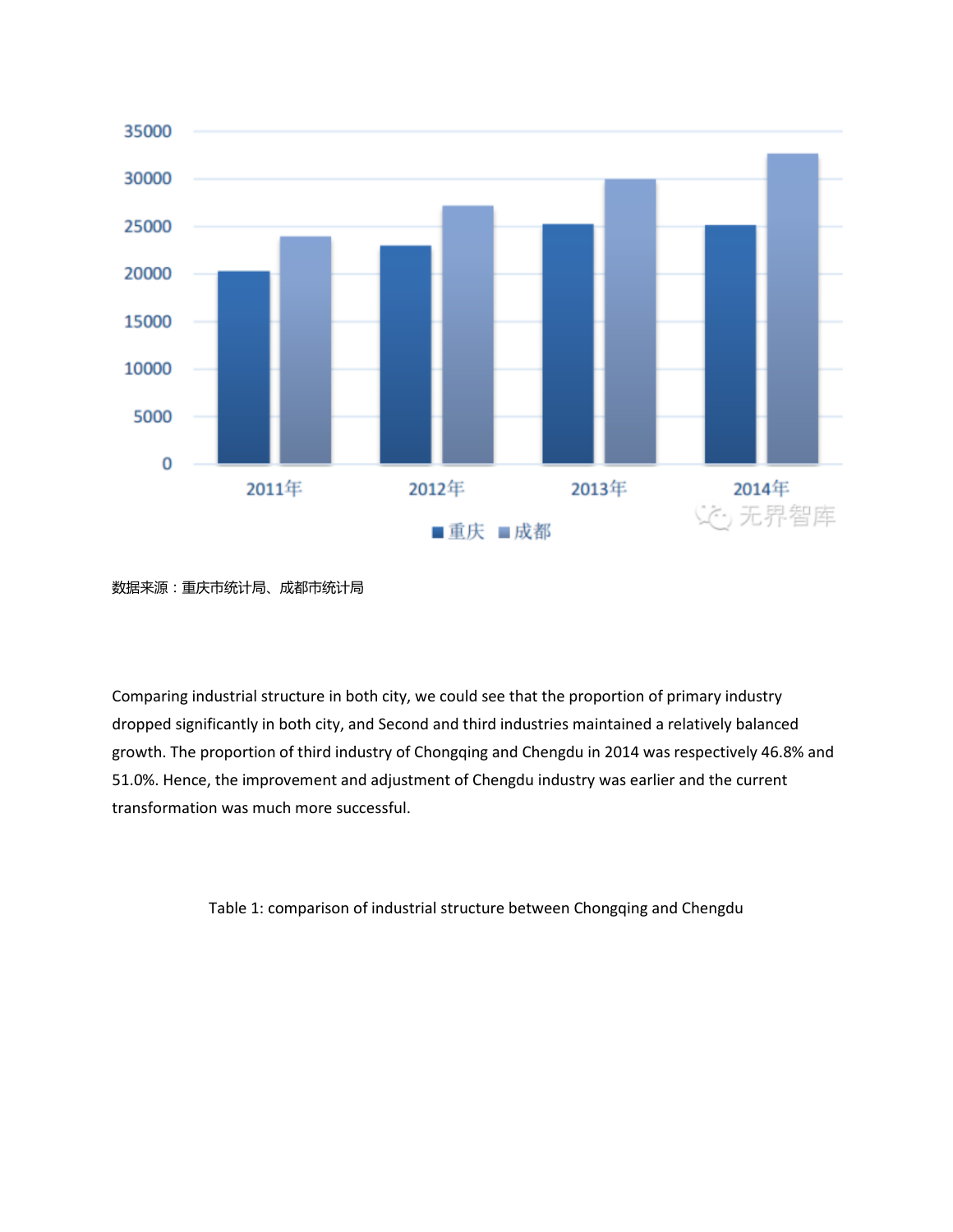|       | 重庆       |          |          | 成都       |          |                   |
|-------|----------|----------|----------|----------|----------|-------------------|
|       | 第一产业 (%) | 第二产业 (%) | 第三产业 (%) | 第一产业 (%) | 第二产业 (%) | 第三产业 (%)          |
| 2000年 | 17.8     | 41.3     | 40.9     | 9.5      | 44.9     | 45.6              |
| 2005年 | 15.1     | 41       | 43.9     | 7.7      | 42.5     | 49.8              |
| 2010年 | 8.7      | 55.2     | 36.1     | 5.1      | 44.7     | 50.2              |
| 2014年 | 7.4      | 45.8     | 46.8     | 3.7      |          | $45.3$ $1.7$ $51$ |

数据来源:重庆市统计局、成都市统计局

From the table, in recent years, Chongqing's economic growth is relatively fast which is mainly because of fixed assets investment. This is strongly supported by Central policy. After Chongqing became the municipality directly under the Central Government, Liangjiang New District and Cheng-Yu Economic Zone of Chongqing were strongly supported by central government .On November, 2015, the third cooperation project between China and Singapore settled in Chongqing. Chongqing has benefited a lot from Central policy.

### Who is more influential?

。

We have compared macroeconomic development level of both cities via the traditional economic data, but which city is more influential? What are the ability to attract the talent, international level and the charm of business in Chengdu and Chongqing?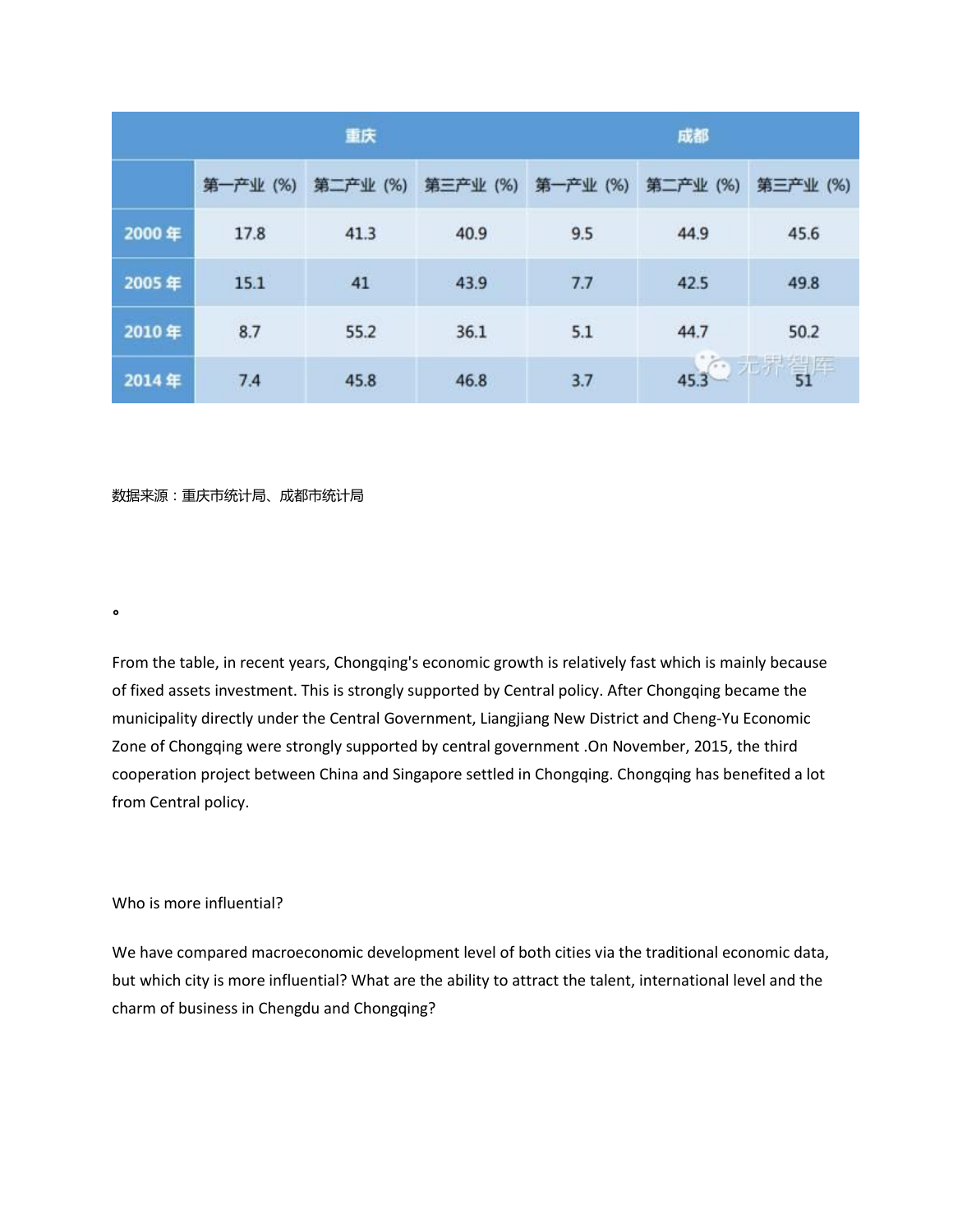If we compared the permanent resident population to Registered Permanent Residence population, we can find out that Chongqing experienced a net outflow of population in 2014, while the situation in Chengdu was just the opposite. That means Chengdu was more attractive for incomers.

Why Chengdu has more non-domicile population? The simplest explain maybe that Chengdu is a city full of opportunities. But there's something more we need to take into consideration. The proportion of non-agricultural population in Chongqing is always lower than Chengdu's. The area of jurisdiction of Chongqing could compare to a province, and it's even larger than the area of jurisdiction of Ningxia Hui Autonomous Region and Hainan Province at the provincial level administrative region. While most of the counties and districts of Chengdu, are near downtown and have a very suitable geographical condition.

|             | 重庆     | 成都     |
|-------------|--------|--------|
| 常住人口 (万人)   | 2991.4 | 1442.8 |
| 户籍人口 (万人)   | 3375.2 | 1210.7 |
| 机场吞吐量 (万人次) | 2926   | 3750   |
| 国际航线        | 58     | 88     |
| 外国领事馆       | 10     | 16     |
| 五星级酒店       | 24     | 15     |
| 大型购物中心      | 30     | 52     |
| 世界 500 强企业  | 236    | 268    |

Table 2: A comparison of Chongqing and Chengdu in population and internationalization

数据来源于网络